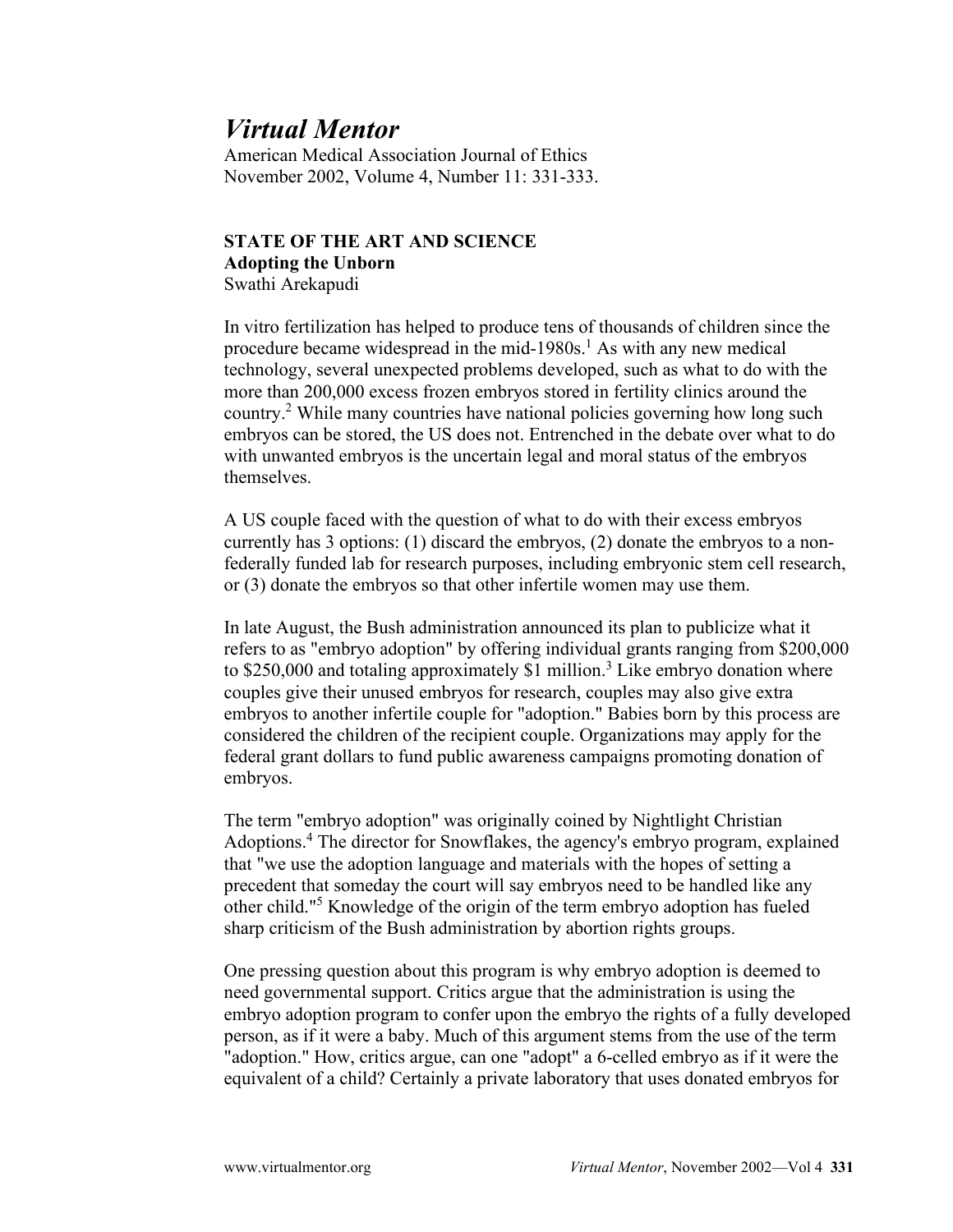research purposes does not adopt them but merely accepts a donation. Nor does a person who donates blood or a kidney give these tissues up for adoption.

Senator Arlen Specter (R-Pa) inserted the grant program into a Health and Human Services spending bill. Although Sen. Specter supports both abortion rights and embryonic stem cell research, he also supports the grant program because "if any of those embryos could produce life, I think they ought to produce life."<sup>4</sup> Specter is of the opinion that while couples are free to discard or donate their embryos for research, it should be a last resort option. If the goal of the federal government were to develop a workable solution, than more than one of the available options would be examined. Promoting 1 out of 3 possible options demonstrates a clear bias on the part of the Bush administration.

Although the current administration supports and has offered financial assistance to promote embryo adoption, only 5 states have any legal protection for the recipients of donated embryos, and embryo adoption is not legally recognized.4 The federal government may face some difficulty promoting a course of action that has such little legal support.

With an ever-growing number of people seeking in vitro fertilization treatment, the problems of excess frozen embryos and disagreements about what to do with them will only increase in number and complexity. Who should address these issues? Some have called for additional regulation of the industry, either at the state or federal level. Others think that such regulation should come from within the profession—from the specialty organizations, fertility clinics, and physicians. It will certainly take the cooperation of all these parties to establish comprehensive procedures. In the absence of legislation and regulation, disagreements will end up in the courts, which will lead to case by case decisions that fail to address the broad underlying problems.

## **References**

- 1. Delany B. Thousands of embryos remain in clinics after in vitro procedures. *CNN.com*. February 22, 1999. Available at: [https://www.cnn.com/HEALTH/9902/22/too.many.embryos/index.html.](https://www.cnn.com/HEALTH/9902/22/too.many.embryos/index.html) Accessed October 8, 2002.
- 2. Kahn JP. 'Adoption' of frozen embryos a loaded term. *CNN.com*. September 17, 2002. Available at: [https://www.cnn.com/2002/HEALTH/09/17/ethics.matters/index.html.](https://www.cnn.com/2002/HEALTH/09/17/ethics.matters/index.html) Accessed September 18, 2002.
- 3. Catalog of federal domestic assistance. Available at: [https://www.cfda.gov/public/viewprog.asp?progid=1621.](https://www.cfda.gov/public/viewprog.asp?progid=1621) Accessed September 23, 2002.
- 4. Meckler L. Government to act on embryo 'adoption'. *ABC news.com*. August 21, 2002. Available at: online. Accessed September 23, 2002. [Google Scholar](https://scholar.google.com/scholar_lookup?title=Government%20to%20act%20on%20embryo%20%27adoption%27&author=Meckler%20L&publication_year=2002)